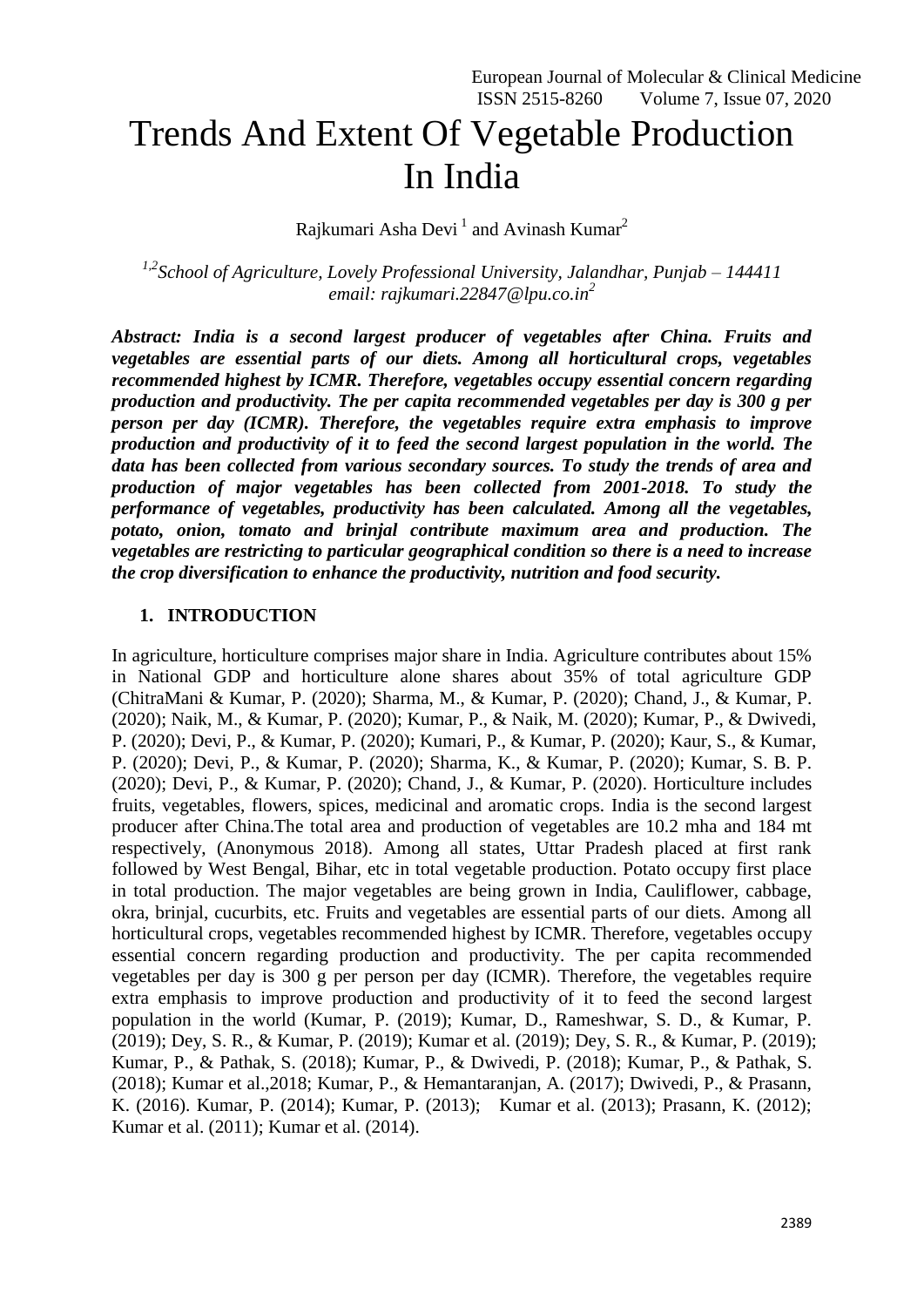#### **2. MATERIAL AND METHODS**

The data has been collected from various secondary sources. To study the trends of area and production of major vegetables has been collected from 2001-2018. To study the

Table 1. Area, Production and Productivity of Vegetables

performance of vegetables, productivity has been calculated. The productivity of vegetables has been calculated as follows:

Productivity = Production / area

Productivity measures in terms of MT/Hectare.

To study the extent of vegetables grown in different states of India, the percentage share of area under vegetables has been calculated.

#### **3. RESULT AND DISCUSSION**

#### **Area, Production and Productivity of Vegetables in India**

In table 1, we can observe that the area under vegetable show an increasing trend except in 2002-03 and 2003-04. In 2002-03, comparatively less production was observed otherwise it shows increasing trend as well.

The productivity data shows a fluctuating result as depicted in figure 1. Figure 1. Trends of Area of Vegetables in India



From figure 1, we can observe that area under vegetable from 2001 till 2004 remains constant whereas from 2004-05 sudden increase was found which continues till 2017-18.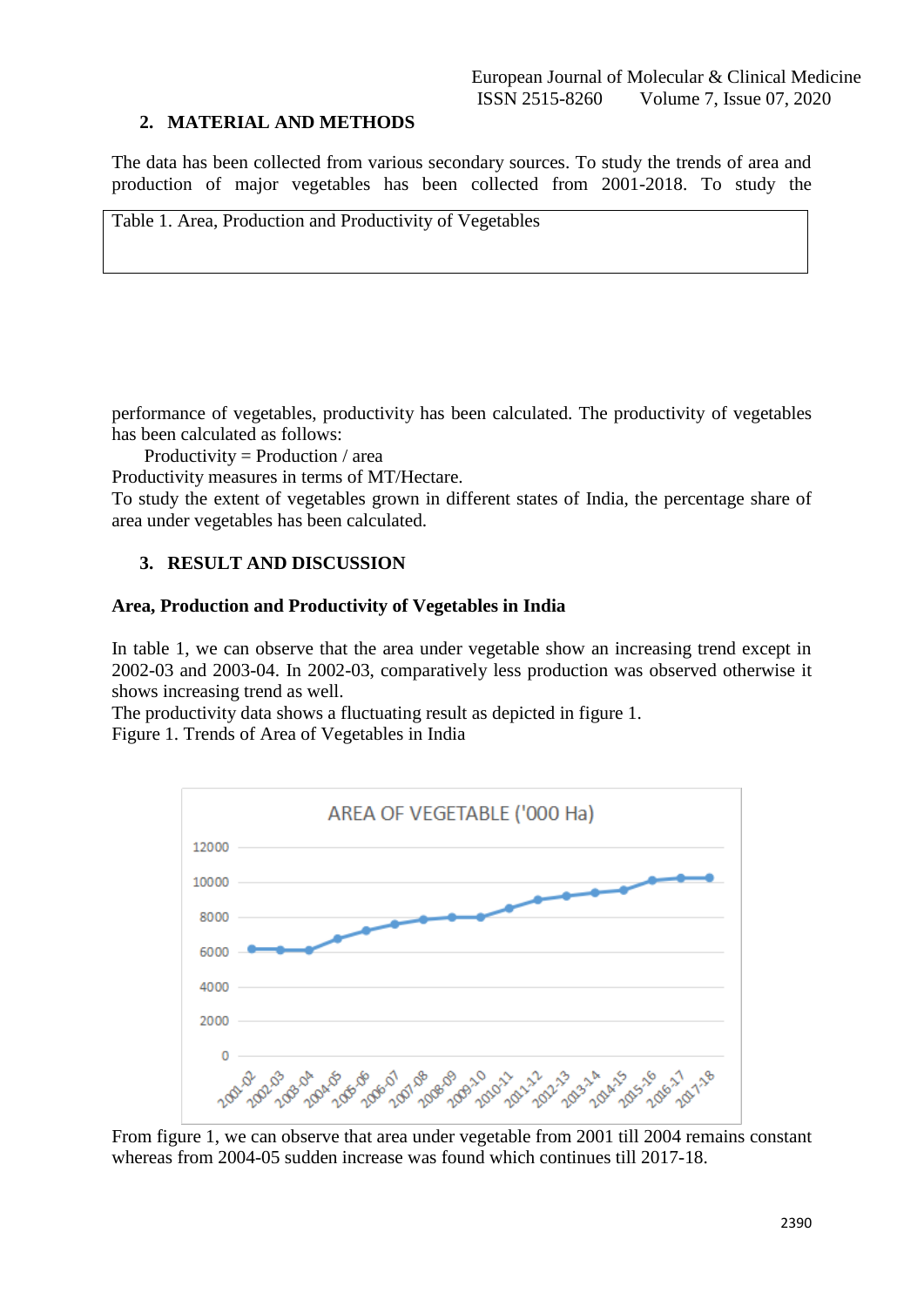European Journal of Molecular & Clinical Medicine ISSN 2515-8260 Volume 7, Issue 07, 2020

| Year        | A(000 Ha) | P(000 MT) | $\frac{1}{2}$ order $\frac{1}{2}$ order $\frac{1}{2}$ order<br>Pdy. (MT/Hectare) |
|-------------|-----------|-----------|----------------------------------------------------------------------------------|
|             |           |           |                                                                                  |
| 2001-02     | 6156      | 88622     | 14.4                                                                             |
| 2002-03     | 6092      | 84815     | 13.92                                                                            |
| 2003-04     | 6082      | 88334     | 14.52                                                                            |
| 2004-05     | 6744      | 101246    | 15.01                                                                            |
| 2005-06     | 7213      | 111399    | 15.44                                                                            |
| 2006-07     | 7581      | 114993    | 15.17                                                                            |
| 2007-08     | 7848      | 128449    | 16.37                                                                            |
| 2008-09     | 7981      | 129077    | 16.17                                                                            |
| 2009-10     | 7985      | 133738    | 16.75                                                                            |
| $2010 - 11$ | 8495      | 146554    | 17.25                                                                            |
| 2011-12     | 8989      | 156325    | 17.39                                                                            |
| 2012-13     | 9205      | 162187    | 17.62                                                                            |
| 2013-14     | 9396      | 162897    | 17.34                                                                            |
| 2014-15     | 9542      | 169478    | 17.76                                                                            |
| 2015-16     | 10106     | 169064    | 16.73                                                                            |
| 2016-17     | 10238     | 178172    | 17.4                                                                             |
| $2017 - 18$ | 10259     | 184394    | 17.97                                                                            |

Figure 2. Trends of Production of Vegetables in India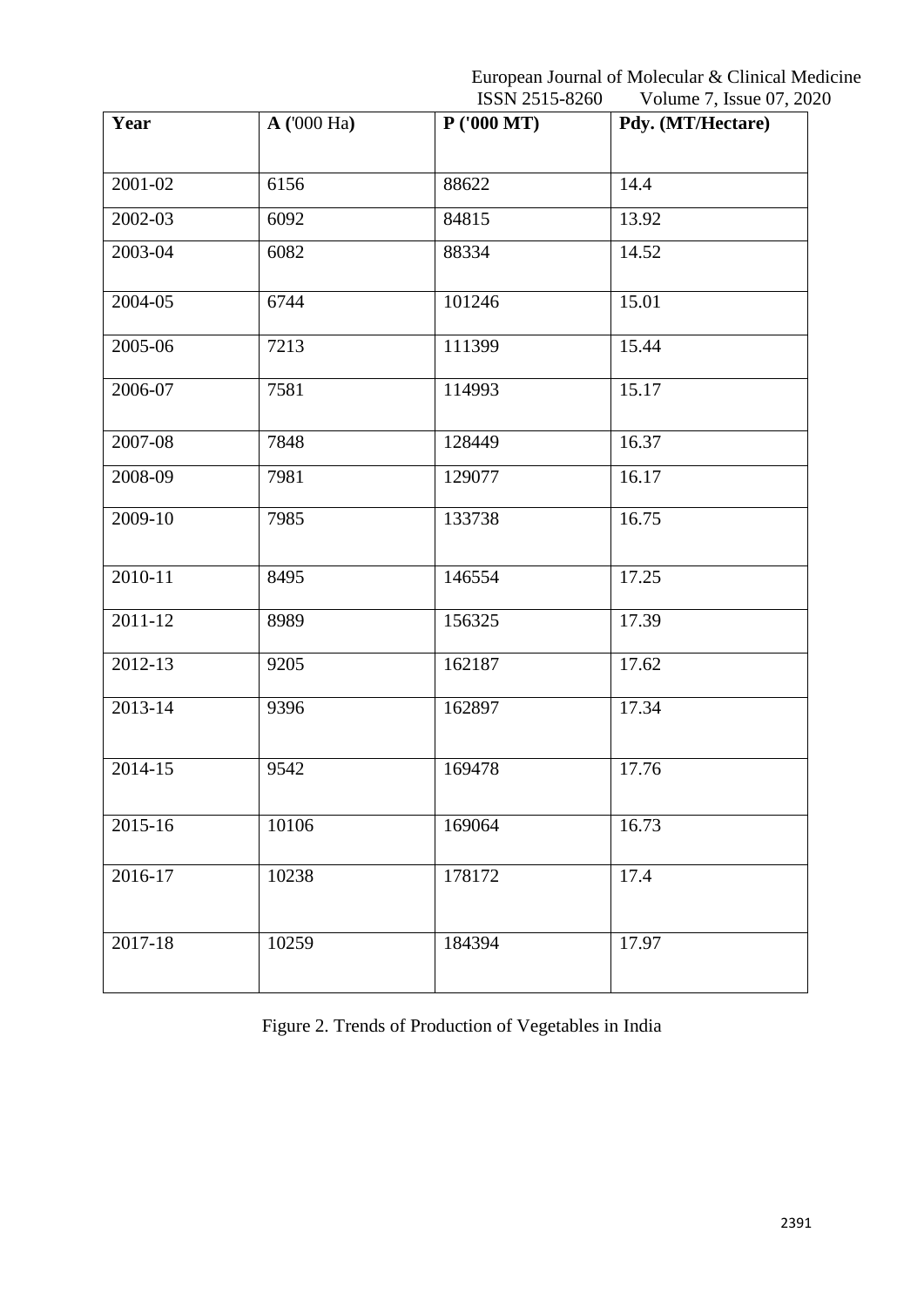

The production trend of vegetable was depicted in figure 2. It shows a decline trend from 2001-02 to 2002-03 but regain it from 2003-04 and continuously showing positive trend till 2017-18.



Figure 3. Trends of Productivity of Vegetables in India

An irregular trend was observed in figure 3 depicting the productivity of vegetables. We observed downfall in the year 2002-03, 2006-07 and 2015-16, respectively.

|  |  |  | Table 2. Major vegetable producing states |  |
|--|--|--|-------------------------------------------|--|
|--|--|--|-------------------------------------------|--|

| <b>State</b>         | Share $(\% )$ |
|----------------------|---------------|
| <b>Uttar Pradesh</b> | 15<br>15.4    |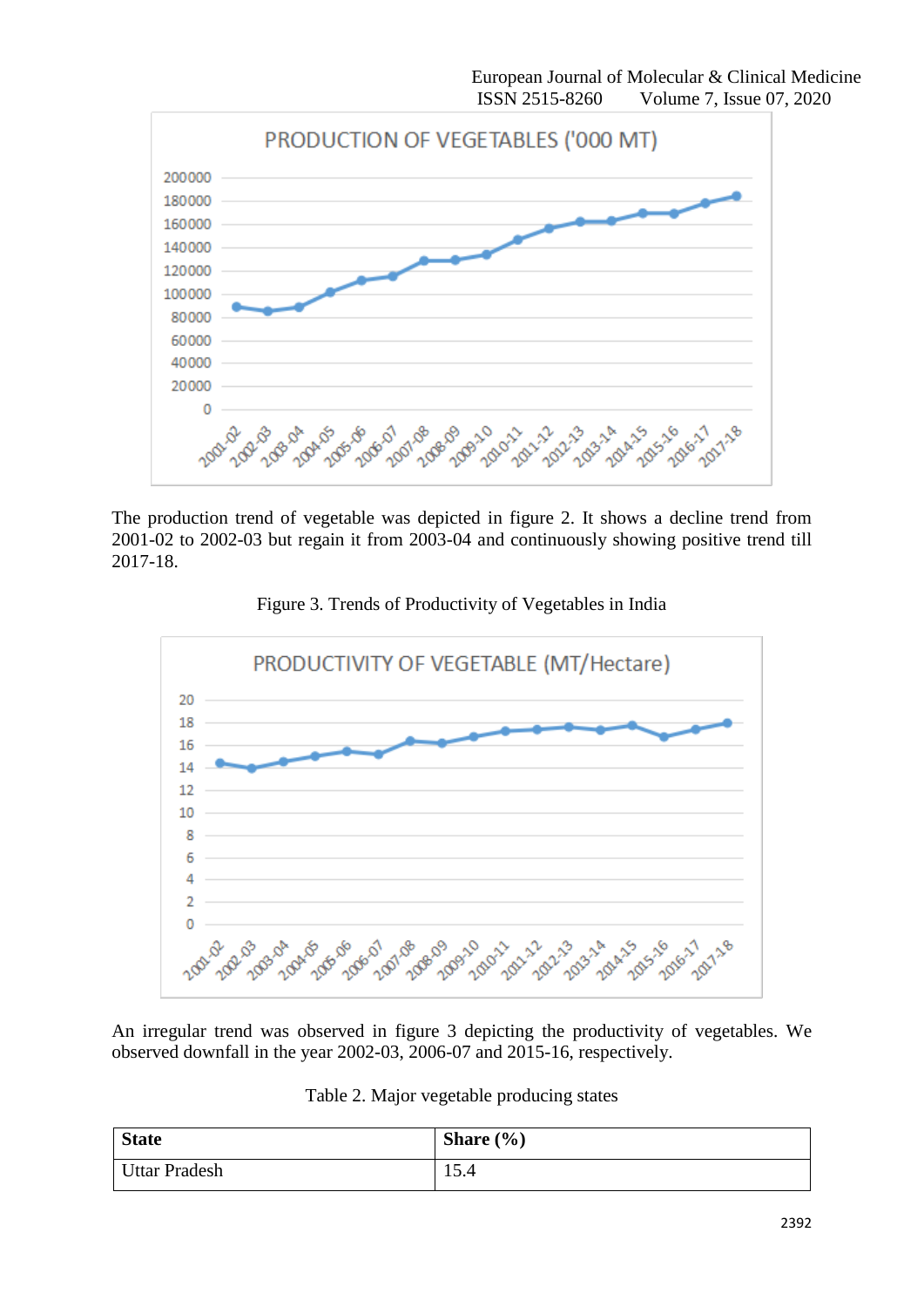#### European Journal of Molecular & Clinical Medicine ISSN 2515-8260 Volume 7, Issue 07, 2020

| West Bengal    | 15   |
|----------------|------|
| Madhya Pradesh | 9.5  |
| Bihar          | 8.6  |
| Maharashtra    | 6.7  |
| Gujarat        | 6.6  |
| Odisha         | 4.8  |
| Karnataka      | 4.6  |
| Haryana        | 3.9  |
| Chhatisgarh    | 3.7  |
| Others         | 21.2 |



From table 2, we can observe that among the different states, Uttar Pradesh shares the highest percentage of area under vegetable followed by West Bengal and Madhya Pradesh.

## **Extent of area and production of major vegetables in India**

Table 3. Area and Production of major vegetables

| <b>Crops</b> | 2017-18             |                              |
|--------------|---------------------|------------------------------|
|              | Area<br>$(900)$ ha) | <b>Production</b><br>(900 M) |
| <b>Beans</b> | 228                 | つつワワ<br>221                  |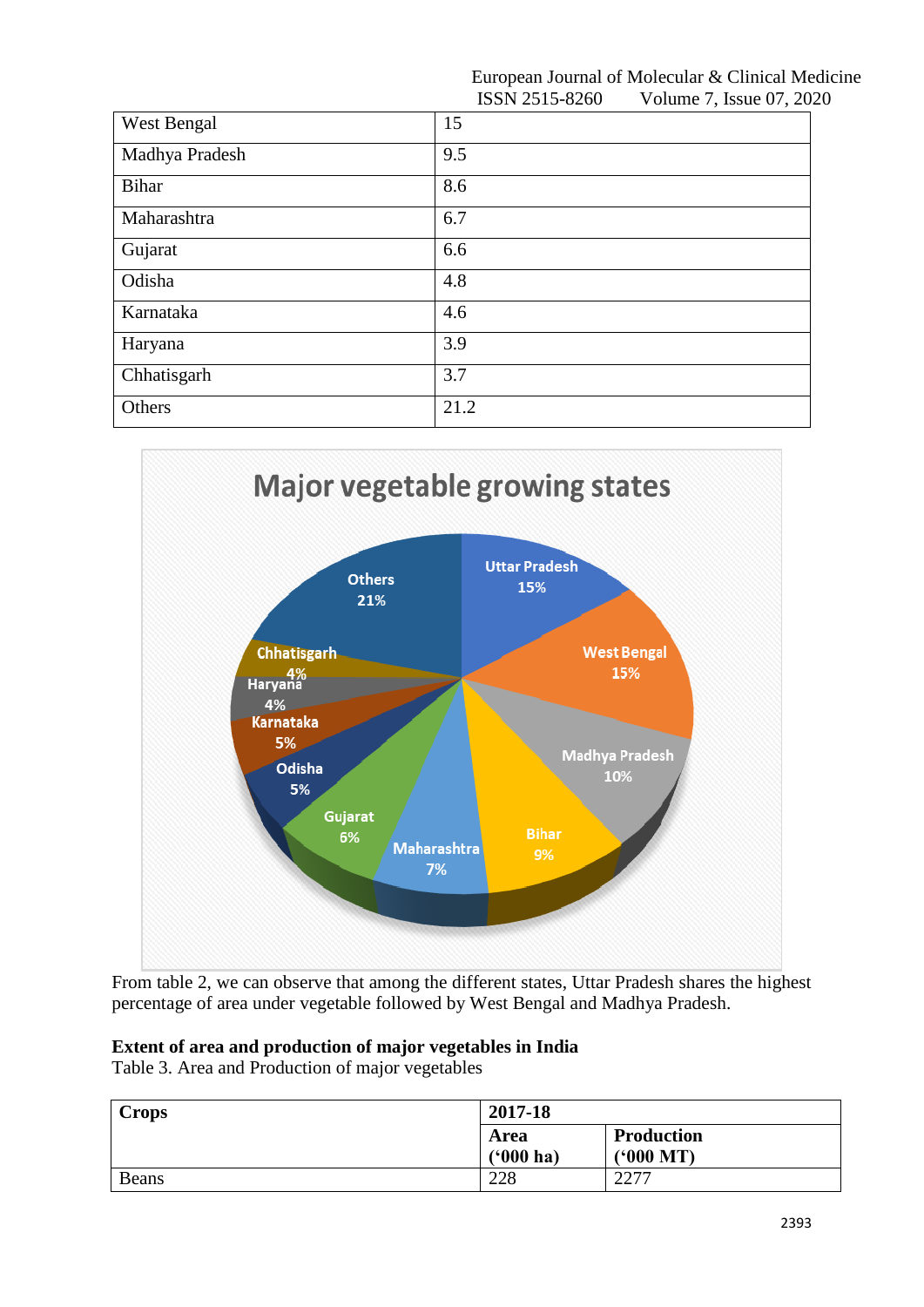European Journal of Molecular & Clinical Medicine  $I$ CCN 2515-9260 Volume 7, Issue 07, 2020

|                         | <b>IDDIN</b> 2010-8200 | VOIUME $\sqrt{ }$ , issue 07, 2020 |
|-------------------------|------------------------|------------------------------------|
| Bittergourd             | 97                     | 1137                               |
| Bottlegourd             | 157                    | 2683                               |
| <b>Brinjal</b>          | 730                    | 12801                              |
| Cabbage                 | 399                    | 9037                               |
| Capsicum                | 24                     | 326                                |
| Carrot                  | 97                     | 1648                               |
| Cauliflower             | 453                    | 8668                               |
| Cucumber                | 82                     | 1260                               |
| Chillies (Green)        | 309                    | 3592                               |
| Elephant Foot Yam       | 30                     | 774                                |
| Mushroom                | 198                    | 487                                |
| Okra/Ladyfinger         | 509                    | 6095                               |
| Onion                   | 1285                   | 23262                              |
| Parwal/Pointed gourd    | 20                     | 310                                |
| Peas                    | 540                    | 5422                               |
| Potato                  | 2142                   | 51310                              |
| Radish                  | 209                    | 3061                               |
| Pumpkin/Sitaphal/Kaddu  | 78                     | 1714                               |
| <b>Sweet Potato</b>     | 131                    | 1500                               |
| Tapioca                 | 173                    | 4950                               |
| Tomato                  | 789                    | 19759                              |
| Others                  | 1580                   | 22320                              |
| <b>Total Vegetables</b> | 10259                  | 184394                             |

As per table 3, among the major vegetable grown in India, potato occupies the highest area of 2.14 mha followed by onion i.e 1.28 mha. In terms of production, potato production is about 51.3 mt and that of onion is 23.3 mt, respectively.

# **4. CONCLUSION**

India is a second largest producer of vegetables after China. Among all the vegetables, potato, onion, tomato and brinjal contribute maximum area and production. The vegetables are restricting to particular geographical condition so there is a need to increase the crop diversification to enhance the productivity, nutrition and food security. Potato is regarded as the king of vegetable because of its ease in availability, more consumption, etc.

## **REFERENCES**

- [1] Anonymous (2018). Horticultural Statistics at a Glance.
- [2] [http://agricoop.nic.in/sites/default/files/Horticulture%20Statistics%20at%20a%20Glance](http://agricoop.nic.in/sites/default/files/Horticulture%20Statistics%20at%20a%20Glance-2018.pdf) [-2018.pdf](http://agricoop.nic.in/sites/default/files/Horticulture%20Statistics%20at%20a%20Glance-2018.pdf)
- [3] Bannerjee, G. (2005, June). Poised for a Golden Revoltion. Times Agriculture Journal
- [4] Komal Singh & Rohi Choudhary (2014). Development of Horticulture Sector in India. Journal of Economic Philosophy , *2* (1), 1-8.
- [5] Kondal, K. (2014). Growth rate of Area, Production and Productivity of Onion Crop in Andhra Pradesh. *Indian Journal of Applied Research* , *4* (3), 4-6.
- [6] Rai, S. (2013). Production and growth of horticulture crops in west bengal-A District level analysis. *Indian Streams Research Journal , 3* (9), 1-6.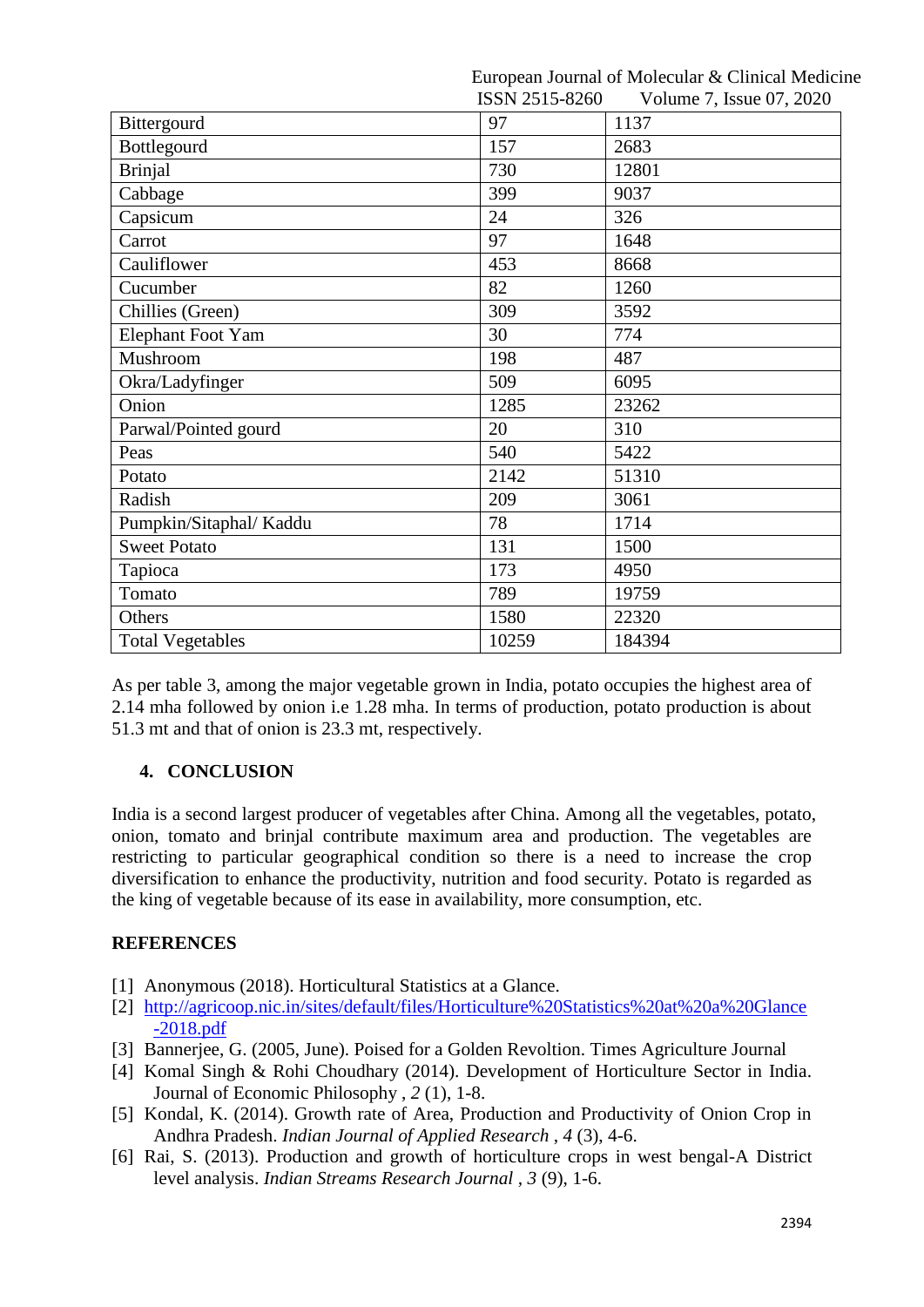- [7] State of Indian Agriculture (2012-13) Report prepared by Govt of India, Ministry of Agriculture, Department of Agriculture and Cooperation Directorate of Economics and Statistics, New Delhi.
- [8] Viramani, Arvind and Surabhi Mittal. (2007). Can horticulture success story for India. Working Paper No.197
- [9] ChitraMani, P. K. (2020). Evaluation of antimony induced biochemical shift in mustard. Plant Archives, 20(2), 3493-3498.
- [10]Sharma, M., & Kumar, P. (2020). Biochemical alteration of mustard grown under tin contaminated soil. Plant Archives, 20(2), 3487-3492.
- [11]Chand, J., & Kumar, P. (2020). Yield attribute shift of mustard grown under cadmium contaminated soil. Plant Archives, 20(2), 3518-3523.
- [12]Naik, M., & Kumar, P. (2020). Role of growth regulators and microbes for metal detoxification in plants and soil. Plant Archives, 20(2), 2820-2824.
- [13] Kumar, P., & Naik, M. (2020). Biotic symbiosis and plant growth regulators as a strategy against cadmium and lead stress in chickpea. Plant Archives, 20(2), 2495-2500.
- [14]Kumar, P., & Dwivedi, P. (2020). Lignin estimation in sorghum leaves grown under hazardous waste site. Plant Archives, 20(2), 2558-2561.
- [15]Devi, P., & Kumar, P. (2020). Concept and Application of Phytoremediation in the Fight of Heavy Metal Toxicity. Journal of Pharmaceutical Sciences and Research, 12(6), 795-804.
- [16]Kumari, P., & Kumar, P. (2020). Trichoderma fungus in mitigation of rhizosphere arsenic: with special reference to biochemical changes. Plant Archives, 20(2), 3512-3517.
- [17]Kaur, S., & Kumar, P. (2020). Ameliorative effect of trichoderma, rhizobium and mycorrhiza on internodal length, leaf area and total soluble protein in mung bean (Vigna radiata [L.] R. Wilazek) under drought stress. Journal of Pharmacognosy and Phytochemistry, 9(4), 971-977.
- [18]Devi, P., & Kumar, P. (2020). Effect of bioremediation on internodal length and leaf area of maize plant cultivated in contaminated soil with chromium metal. Journal of Pharmacognosy and Phytochemistry, 9(4), 1408-1413.
- [19]Sharma, K., & Kumar, P. (2020). Mitigating the effect of biofertilizers on morphological and biochemical level in pearl millet grown under mercury toxicity. Journal of Pharmacognosy and Phytochemistry, 9(4), 955-961.
- [20]Kumar, S. B. P. (2020). Salinity stress, its physiological response and mitigating effects of microbial bio inoculants and organic compounds. Journal of Pharmacognosy and Phytochemistry, 9(4), 1397-1303.
- [21]Devi, P., & Kumar, P. (2020). Enhancement effect of biofertilizers on germination percentage and plant height in maize grown under chromium toxic soil. Journal of Pharmacognosy and Phytochemistry, 9(4), 702-707.
- [22]Chand, J., & Kumar, P. (2020). Biochemical shift of mustard grown under cadmium contaminated soil. Journal of Pharmacognosy and Phytochemistry, 9(3), 178-183.
- [23]Kumar, P. (2019). Evaluation Of Internodal Length And Node Number Of Pea Treated With Heavy Metal, Polyamines And Glomus. Journal of the Gujarat Research Society, 21(10s), 518-523.
- [24]Kumar, D., Rameshwar, S. D., & Kumar, P. (2019). Effect Of Intergated Application Of Inorganic And Organic Fertilizers On The Roots Of Chickpea. Plant Archives, 19(1), 857-860.